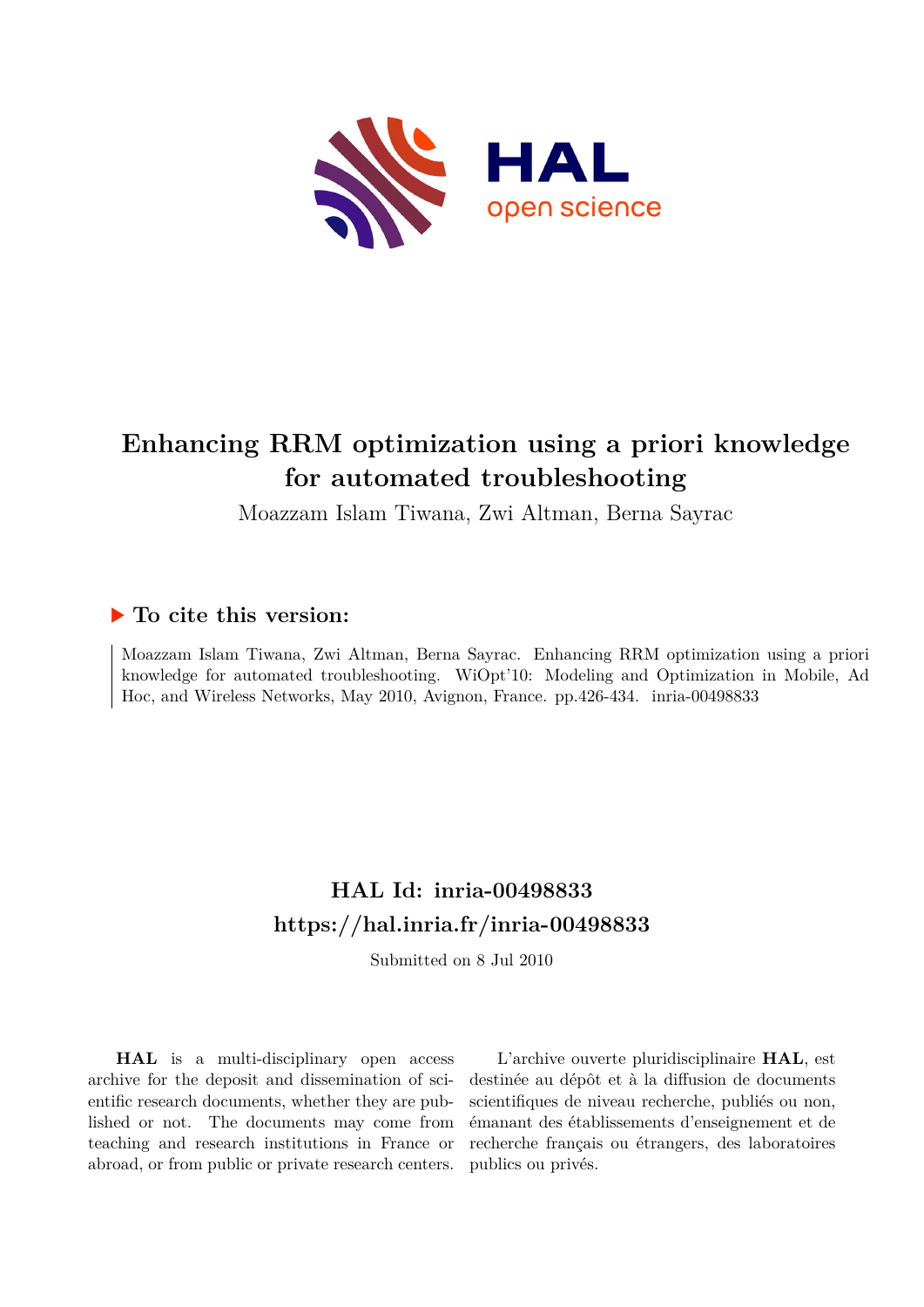# Enhancing RRM optimization using a priori knowledge for automated troubleshooting

Moazzam Islam Tiwana, Zwi Altman and Berna Sayrac Orange Labs, RESA/NET 38-40 Rue du General Leclerc 92794 Issy-Les-Moulineaux Cedex 9, France Email: {moazzamislam.tiwana,zwi.altman,berna.sayrac}@orange-ftgroup.com

*Abstract*—The paper presents a methodology that combines statistical learning with constraint optimization by locally optimizing Radio Resource Management (RRM) or system parameters of poorly performing cells in an iterative manner. The statistical learning technique used is Logistic Regression (LR) which is applied on the data in the form of RRM-KPI (Key Performance Indicator) pairs. LR extracts closed form (functional) relations, known as the *model*, between KPIs and RRM parameters. This model is then processed by an optimization engine which proposes a new RRM parameter value. The RRM parameter value is reinserted in the network/simulator to generate corresponding KPI vector constituting generated RRM-KPI pair. First, only the *a priori* RRM-KPI pairs which are based upon the *a priori* model information are used for the model extraction. Then, as the optimization iterations progress, the generated pairs are given more importance in model extraction and the model is iteratively refined. The use of the *a priori* knowledge has the advantage of avoiding wrong initial models due to noisy data, allows much faster convergence and makes it more suitable for the off-line implementation. The proposed method is applied to troubleshoot an Inter-Cell Interference Coordination (ICIC) process in a LTE network which is based on soft-frequency reuse scheme.

Keywords: ICIC, Statistical learning, logistic regression, automated troubleshooting, LTE.

#### I. INTRODUCTION

Next generation radio access networks (RAN) aim at increasing bandwidth for future services and applications with high quality of service (QoS) provisioning. The RAN landscape will become more and more heterogeneous with coexisting and co-operating technologies and deployment scenarios (macro, micro, pico and femto cell structures). In this context network management becomes strategic for operators that need to assure efficient use of available resources while limiting the cost of operation.

Troubleshooting is a central activity of network management. It comprises of three functionalities [1][2]:

- fault detection, i.e. detecting failures or poor performance as soon as they occur;
- fault-diagnosis, i.e. determining the cause of failure or of poor performance, and
- fault recovery or healing, i.e. repairing the problem.

Efficient troubleshooting allows fast reaction to problems, reduction of infrastructure equipment down-time and period of poor QoS provisioning. Hence troubleshooting is an important activity for the operator, and has a direct impact on churn reduction and on operator revenues.

This paper focuses on automated fault recovery or automated healing. It is assumed that the fault cause has been diagnosed, and is related to bad RRM parameter settings. The automated healing is of local character, and aims at adjusting the RRM parameter of a base station (BS) or eNodeB (eNB) using Key Performance Indicators (KPI) from the eNB and its neighbours. Previous works have studied the problem of local type (or steered) optimization (see for example [3], [4]). These works propose solutions based on the use of network simulator or automatic cell planning tool that combines the interference matrix with optimization heuristics. In certain cases, solutions fully based on network measurements are required. Such solutions are carried out off-line using data from the Operation and Management Center (OMC) or from capture tools.

In a typical troubleshooting process, the optimization expert analyzes KPIs and then proposes a new RRM parameter which is applied to the problematic BS. The BS operates with the new parameter during a period long enough, typically a day, to have statistically significant results that allow to assess the BS performance. This optimization process is reiterated during several days, typically between one to two weeks. Hence a (near) optimal solution should be reached in a small number of iterations. The difficulty for devising automated healing algorithms are twofold. First, optimization heuristics often require hundreds of iterations and more time to converge. Second, measured counters and KPIs are inherently noisy. Noise can originate from limited measurement accuracy, but also from traffic fluctuations, varying propagation conditions etc. The effect of RRM parameter modification on KPIs can be masked partially by unobserved effects thus introducing uncertainty in the relation between KPIs and RRM parameters.

To overcome the above two difficulties, a novel approach for automated troubleshooting based on statistical learning has been recently introduced ([5], [6]), and denoted in [6] as Statistical Learning Automated Healing (SLAH). This approach assumes that the model describing the functional relations between KPIs and RRM parameters is simple (i.e. is not described by a multi-modal function) and can be described using statistical regressions derived from the measured data. In [5], linear regression has been assumed whereas in [6], Logistic Regression (LR) has been used. The merit of logistic regression is that it can account for saturation effects that often appear in communication network KPIs such as blocking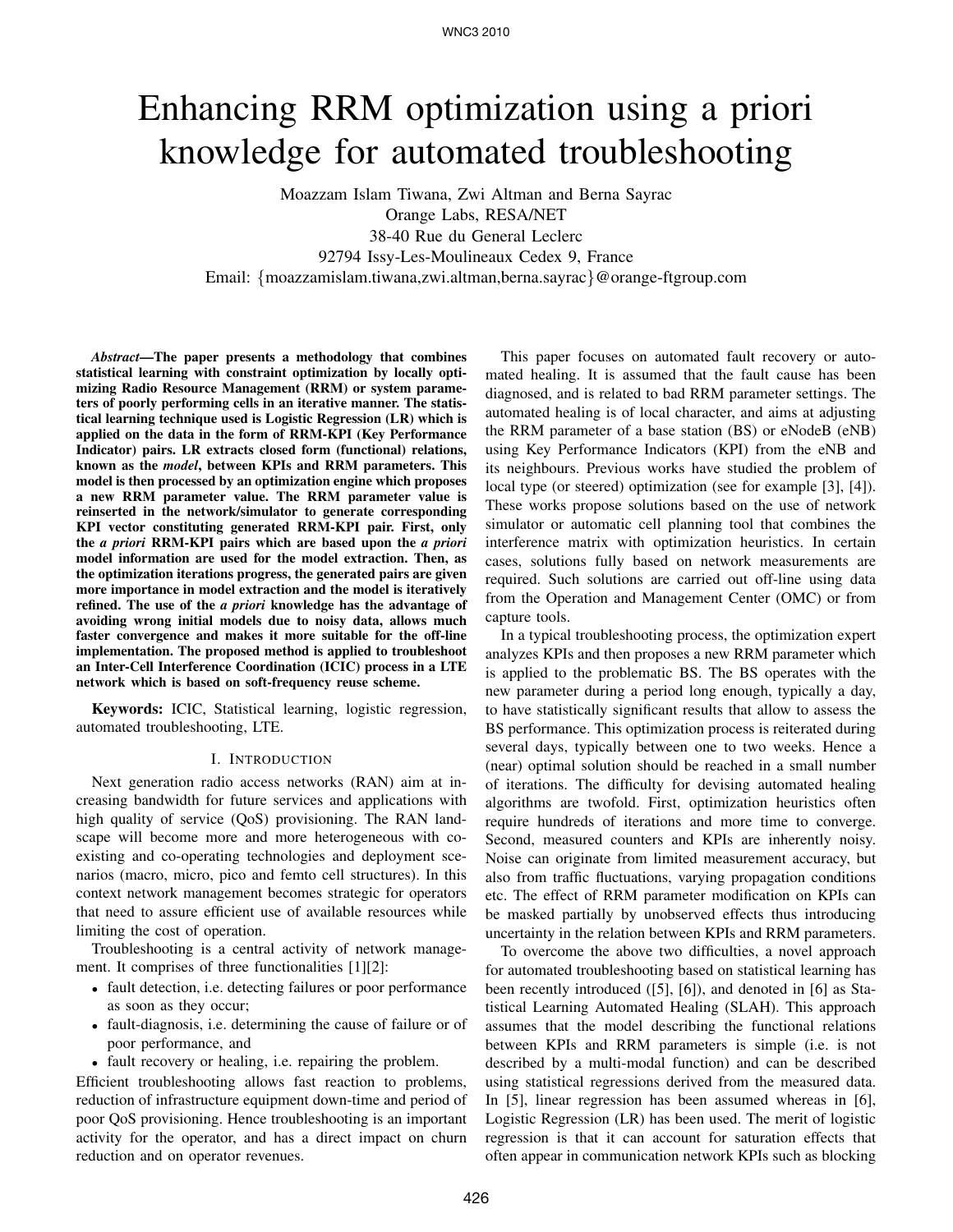rate, dropping rate etc. The automated healing algorithm is iterative. In each iteration, a new data point comprising of a RRM parameter and a corresponding KPI vector is introduced. The data point is used to update the statistical model and improve its precision. Then the updated statistical model is introduced into the optimization engine to calculate the next RRM parameter. Hence the optimization algorithm does not directly process data points but rather closed form functions in the form of regressions, allowing the model to converge rapidly with a small number of iterations.

The purpose of the present paper is the following. The initial estimated model is very sensitive to noise because it is derived using very few data points. The first data points used by the SLAH may mislead the algorithm due to the noisy data and produce a bad initial statistical model (e.g. KPIs with wrong tendencies / slopes). As a result, several additional iterations are required for the SLAH algorithm to converge. It is recalled that due to operational constraints, the automated healing needs to converge in a few days, namely with a few number of iterations. Furthermore, we need to obtain the initial model behaviour over a wide range of RRM parameter values. So, we need to calculate the KPIs corresponding to RRM parameter values that may not be very practical for an operating network. Hence, the purpose of this paper is to show how can wrong statistical model be avoided due to noisy data in the first iterations of the SLAH algorithm. To this end, *a priori* knowledge is introduced. *A priori* knowledge is presented in the form of a small set of data points, typically between three to five, that produces an acceptable statistical model (regression functions), with the expected tendencies according to expert knowledge. Such data points can be obtained in different manners: from a database produced by other BSs using previous troubleshooting experience; from a network simulator; or simply from data points produced artificially by the network expert. After the initial model estimation and with the progression of optimization iterations, the *a priori* data points are assigned lesser and lesser weight in the model estimation as compared to generated data points i.e., data points generated by network/simulator. The incorporation of the *a priori* knowledge to the logistic regression and to the full SLAH algorithm, in order to achieve fast convergence and robustness, is presented. The method is applied to the problem of troubleshooting of Inter-Cell Interference Coordination (ICIC) of a LTE network.

Throughout the paper, the terms eNB and base station can be used interchangeably. Similarly, the terms mobile and user have the same meaning. The rest of the paper is organized as follows: Section II presents the system model for automated healing. The incorporation of the *a priori* knowledge to the automated healing algorithm is described in Section III. The Section IV explains the ICIC System Model. The adaptation of the SLAH to the problem of ICIC in a LTE network is summarized in Section V, followed by numerical results in Section VI. Section VII concludes the paper.

#### II. SYSTEM MODEL FOR AUTOMATED HEALING

This section describes the system model for the automated healing. It is assumed that the initial two steps of the troubleshooting process, namely fault detection and fault diagnosis, have already been done. Let's suppose that the fault cause has been diagnosed as a RRM parameter whose value has degraded the performance of the eNodeB (eNB). The purpose of the SLAH algorithm is to devise a robust mechanism which using local information from an eNB and its neighbors, can iteratively optimize the value of the RRM parameter that has caused the degraded performance of the cell. The block diagram of the proposed algorithm is presented in Figure 1.

### The system model comprises of four blocks:

#### *Initialization block*

The initialization block can have either of two functions

- In the absence of the *a priori* RRM-KPI pairs, provide the initial RRM parameter values to the faulty eNB in the Network/Simulator block in order to generate the corresponding KPIs. These generated RRM-KPI couples are used by the Statistical Learning block.
- To provide noise-free *a priori* RRM-KPI pairs to Statistical Learning block for the initial model estimation.

#### *Network / Simulator block*

The Network/Simulator block represents the real network or the network simulator. It captures (case of real network) or calculates (case of network simulator) a set of KPIs of an eNB and of its neighbors for each new RRM parameter value introduced by the Initialization or the Optimization block. These KPIs allow to assess the performance of the eNB and of its neighbours. They are forwarded to the Statistical Learning block.

#### *Statistical Learning block*

The Statistical Learning block processes the data comprising RRM-KPIs pairs to extract closed form (functional) relations relating the KPIs to the RRM parameters. These functional relations constitute the statistical model or for brevity, the *Model*.

In the case of the *a priori* knowledge incorporation, the *Model* is estimated from the data points, taking into account the weight assigned to each point according to its importance in the model estimation process.

#### *Optimization block*

The Optimization block calculates the optimal RRM value using the current statistical model. It minimizes a cost function of certain KPIs under constraints imposed on other KPIs.

The automated healing model assumes that the KPIs are well behaved functions, namely they are not multi-modal functions of the RRM parameter. This assumption allows to capture the functional form of the KPIs using regression techniques. The automated healing process is iterative. At each new iteration, on the average, the model precision improves and is used by the optimization block to find a better value for the RRM parameter. In the following, the Statistical Learning and the Optimization blocks are described in detail.

#### *A. Statistical Learning*

The statistical learning approach used in the automatedhealing is based on Logistic Regression (LR) [7][8]. The LR Model belongs to a category of models known as the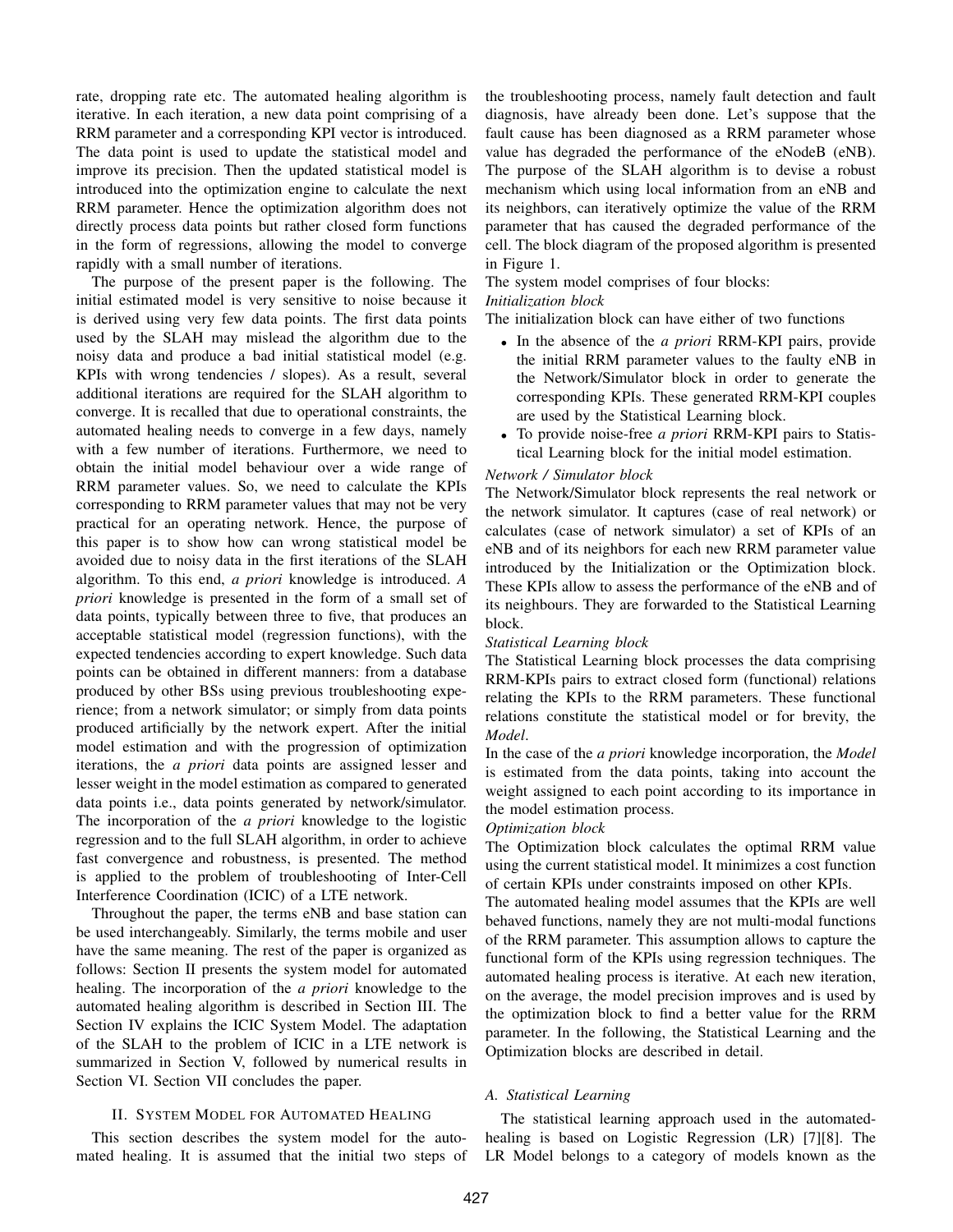

Figure 1. SLAH block diagram.

Generalized Linear Models (GLM)[9]. The LR establishes the statistical model by extracting the functional relations between the KPIs and the RRM parameter. LR fits the data into the functional form of *logistic function* denoted as  $f_{loq}$ 

$$
f_{log}(z) = \frac{1}{1 + exp^{-z}}\tag{1}
$$

where z can vary from  $-\infty$  to  $\infty$  and  $f_{log}(z)$  from 0 to 1 (see Figure 2). One can see from Figure 2 that  $f_{log}(z)$  can describe saturation effects at its extremities as often encountered in KPIs in communication networks.



Figure 2. The logistic function.

In our work, the KPI is a dependent variable denoted as  $y$ and the RRM parameter is an explanatory variable denoted as x. The KPIs chosen in our work are mean Block Call Rate (BCR) of mobiles accessing an eNB and mean File Transfer Time (FTT) of mobiles attached to an eNB over full simulation period for a given value of  $x$ .

Let  $y_{m,i}$  denote the  $i^{th}$  sample value of the  $m^{th}$  dependent variable  $y_m$  (i.e. the  $m^{th}$  KPI) corresponding to the  $i^{th}$ sample value  $x_i$  of the explanatory variable x (i.e. the RRM parameter). LR models  $y_{m,i}$  as follows:

$$
y_{m,i} = f_{log}(\eta_{m,i}) + \epsilon_i \tag{2}
$$

where  $\eta_{m,i} = x_i' \beta_m$ , given that  $x_i' = [1 \ x_i]$  and  $\beta_m =$  $[\beta_{m,0}, \beta_{m,1}]^T$ .  $\eta_{m,i}$  is the linear predictor representing the contribution of the explanatory variable sample  $x_i$ ,  $\epsilon_i$  is the residual error and  $\beta$ s are the regression coefficients whose values are estimated using maximum likelihood estimation as described in Section III. Let there be  $n$  sample values for  $y_m$  corresponding to *n* values of *x*. In order to write (2) in the matrix notation, let  $Y_m = [y_{m,1} y_{m,2} ... y_{m,i} ... y_{m,n}]^T$  and  $X = \left[x'_1 x'_2 ... x'_i ... x'_n\right]^T$ . Hence, we may write

$$
Y_m = f_{log}(X\beta_m) + \epsilon
$$
  
\n
$$
Y_m = f_{log}(\eta_m) + \epsilon
$$
  
\n
$$
Y_m = \hat{Y}_m + \epsilon
$$

where

$$
\hat{Y_m} = f_{log}(X\beta_m) \tag{3}
$$

Here,  $Y_m$  represents the estimated  $Y_m$  using LR. It is noted that the dependent variables in the LR are between 0 and 1. Hence,  $Y_m$  is normalized between 0 and 1 before the application of LR. The calculated  $Y_m$  values can be subsequently denormalized.

It follows from (3) that functional relation between  $\hat{y}_m$  i.e.,  $y_m$  estimated by LR, and x can be written as

$$
\hat{y_m} = f_{log}(x'\beta_m) \tag{4}
$$

where  $x' = [1 \; x]$ .

#### *B. Optimization*

The aim of the optimization problem is to determine  $\hat{x}$ i.e., the value for a RRM parameter  $x$  that minimizes a cost function of a set of KPIs denoted as the *optimization set* Ao, subject to constraints on a second set of KPIs denoted as the *constraint set*  $A_c$ . The cost function  $U$  is given as

$$
U = \sum_{m \in A_o} w_m \hat{y}_m \tag{5}
$$

where

- $\hat{y}_m$  has the functional relation form as in (4).
- $w_m$  is the weight given to  $\hat{y}_m$ .

The optimization problem is formulated as follows:

$$
\hat{x} = argmin_{x} U(x) \tag{6}
$$

subject to

$$
\hat{y}_h(\hat{x}) < th_h \ \forall \ h \in A_c
$$

where  $th_h$  is the threshold for  $\hat{y}_h$ .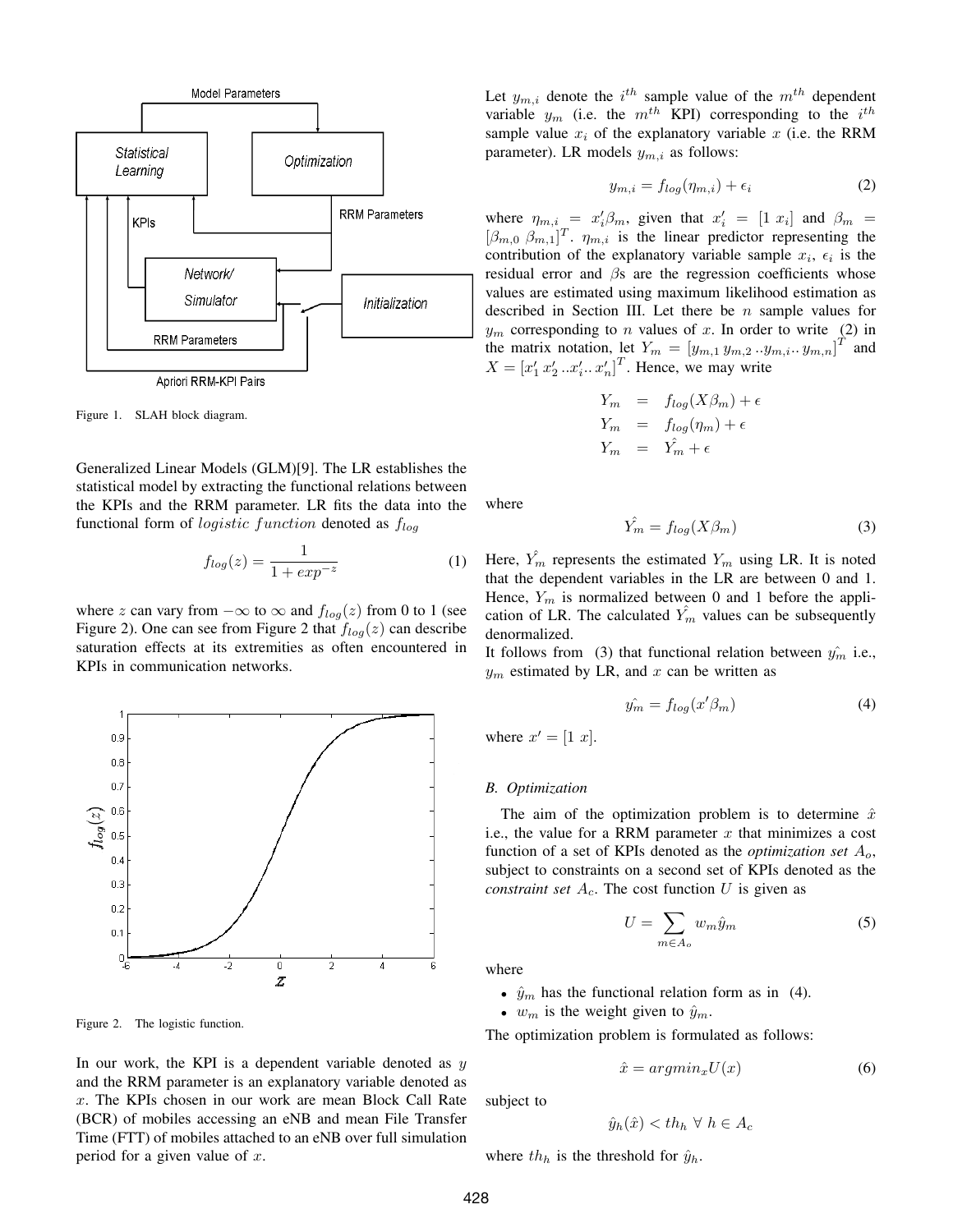#### III. A PRIORI KNOWLEDGE INCORPORATION

If we have the *a priori* knowledge about the expected behaviour of the model in the form of *a priori* data points (RRM-KPI pairs), this knowledge can be incorporated into the troubleshooting algorithm to derive the initial model. However, the *a priori* information may not be exact and can be erroneous because of scaling and translation errors w.r.t functional relations in the exact model. Therefore, as the iterations of the troubleshooting process start and progress, the newly generated data points are assigned more weight during the  $\beta_m$  parameters estimation of the refined model calculation, as compared to the *a priori* data points. The process continues until the assigned weight to the initial *a priori* points becomes very small, hence, canceling out the effect of the initial *a priori* data points.

*A priori* knowledge incorporation into LR model is defined as follows: We follow the same notation for  $Y_m$  and X as in previous section. The  $\beta_m$  vector is estimated using Maximum likelihood Estimation (MLE). MLE endeavors to find the most "likely" values of the unknown distribution parameters that maximize the "likelihood function" for a given set of data sequence. The likelihood function is the probability for the occurrence of a sample sequence given that the probability density function of given data sequence for the the unknown parameters is known.

In order to find the maximum likelihood estimation of  $\beta_{m,b}$ where  $b = \{1, 2\}$ , the derivative of the likelihood function l with respect to  $\beta_{m,b}$  is taken [10] and equated to 0:

$$
\frac{\partial l}{\partial \beta_{m,b}} = 0 \tag{7}
$$

After simplification as explained in [10], we get the equation

$$
\frac{\partial l}{\partial \beta_{m,b}} = \sum_{i=1}^{n} \frac{(y_{m,i} - \hat{y}_{m,i})X_{ij}}{var \,\hat{y}_{m,i}} \frac{\partial \hat{y}_{m,i}}{\partial \eta_{m,i}} = 0 \quad \text{for } b = 1, 2
$$
\n(8)

where  $\eta_{m,i} = x_i^{\prime} \beta_m$  and  $\hat{y}_{m,i} = f_{log}(\eta_{m,i})$ . Equation (8) can be expressed in the matrix notation as

$$
X^T V_m (Y_m - \hat{Y_m}) = 0 \tag{9}
$$

 $V_m$  is a diagonal matrix with  $\frac{1}{var \hat{y}_{m,i}}$  $\partial \hat{y}_{m,i}$  $\frac{\partial \ddot{y}_{m,i}}{\partial \eta_{m,i}}$  as its  $i^{th}$  diagonal element.

The matrix equation (9), contains equations which are nonlinear functions of the  $\beta_m$  vector, denoted as  $f(\beta_m) = 0$ . Generally, it is not possible to solve  $f(\beta_m)$  explicitly in terms of  $\beta_m$ . Hence, we solve the set of non-linear equations  $f(\beta_m) = 0$  iteratively using the Newton-Raphson method. In this method, we take the linear approximation of  $f(\beta_m)$  in the neighbourhood of a point  $\beta_m^t$  using Taylor series as below:

$$
f(\beta_m^t) + \frac{\partial f(\beta_m^t)}{\partial \beta_n^T} (\beta_m - \beta_m^k)
$$
 (10)

where  $t$  is the iteration index. Equating (10) to zero, we can approximate  $\beta_m^{t+1}$  as follows:

$$
\beta_m^{t+1} = \beta_m^t - \frac{f(\beta_m^t)}{\left(\frac{\partial f(\beta_m^t)}{\partial \beta_m^T}\right)}\tag{11}
$$

Starting from an initial  $\beta_m^0$  and iteratively solving equation (11),  $\beta_m$  converges to a solution. The term  $-\frac{\partial f(\beta_m)}{\partial \beta_m^T}$ =  $-\frac{\partial^2 l(\beta_m)}{\partial \beta_m \partial \beta_m^T}$  is known as the Fisher information[10] and is usually replaced by its expectation

$$
\mathcal{I}(\beta) = \mathbb{E} \frac{\partial l(\beta_m)}{\partial \beta_m} \frac{\partial l(\beta_m)}{\partial \beta_m^T}
$$
  
\n
$$
= \mathbb{E}[X^T V_m (Y_m - \hat{Y_m}) \{ X^T V_m (Y_m - \hat{Y_m}) \}^T ]
$$
  
\n
$$
= X^T W_m X
$$
 (12)

where  $W_m = V_m(\text{cov } Y_m) V_m$  is a diagonal matrix with diagonal elements  $[W_m]_{ii} = \frac{1}{\text{var} \,\hat{y}_{m,i}} (\frac{\partial \hat{y}_{m,i}}{\partial \eta_i})$  $(\frac{\ddot{y}_{m,i}}{\partial \eta_i})^2 = nt_i * \hat{y}_{m,i} *$  $(1 - \hat{y}_{m,i})$ , where  $nt_{m,i}$  is the number of Bernoulli trials for the  $i^{th}$  data point. Hence, (11) becomes.

$$
\beta_m^{t+1} = \beta_m^t + (X^T W_m^t X)^{-1} X^T V_m^t (Y_m - \hat{Y_m}^t)
$$

which takes the final form as

$$
\beta_m^{t+1} = S_m^t X^T W_m^t z_m^t \tag{13}
$$

where

$$
S_m^t = (X^T W_m^t X)^{-1}
$$
  

$$
z_m^t = X\beta_m^t + U_m^t (Y_m - \hat{Y_m}^t)
$$

and  $U_m^t = (W_m^t)^{-1} V_m^t$  is a diagonal matrix with elements  $[U_m]_{ii}^t = \frac{\partial \eta_{m,i}^t}{\partial \mu_{m,i}^t} = \frac{m}{\hat{y}_{m,i}^t (1-\hat{y}_{m,i}^t)}.$ 

As mentioned earlier, during the *a priori* knowledge incorporation process, different weights are assigned to the *a priori* and generated data points. This can be achieved by using  $H_m^t = W_m^t * A$  instead of  $W_m^t$  in (13) where A is a diagonal weight matrix with  $A_{ii}$  being the weight assigned to the  $i^{th}$ data point. However, we don't alter  $U_m^t$  by replacing its  $W_m^t$ matrix because  $U_m^t$  only scales the residual error.

#### *A priori diagonal weight matrix* A *calculation*

Let N1 be the number of the *a priori* data points in matrix Y. Initially,  $A_{ii} = x\%$  if  $y_i$  is a generated data point and  $A_{ii} = \frac{100 - (n - N1)x}{N1}$ % if  $y_i$  is an *a priori* data point. However, in the case  $(n - N1)x$  exceeds a certain threshold  $W_{th}$ , meaning that the generated data points have become more important than the *a priori* data points, we assign greater overall weight of  $W_{new}\%$  to newly generated data points. Hence,  $A_{ii} = \frac{W_{new}}{(n-N1)}$ % if  $y_i$  is the generated data point and  $A_{ii} = \frac{100 - W_{new}}{N1}$ % if  $y_i$  is an *a priori* data point.

The complete, *a priori* knowledge incorporated, system model or  $\beta_m$  estimation algorithm is given as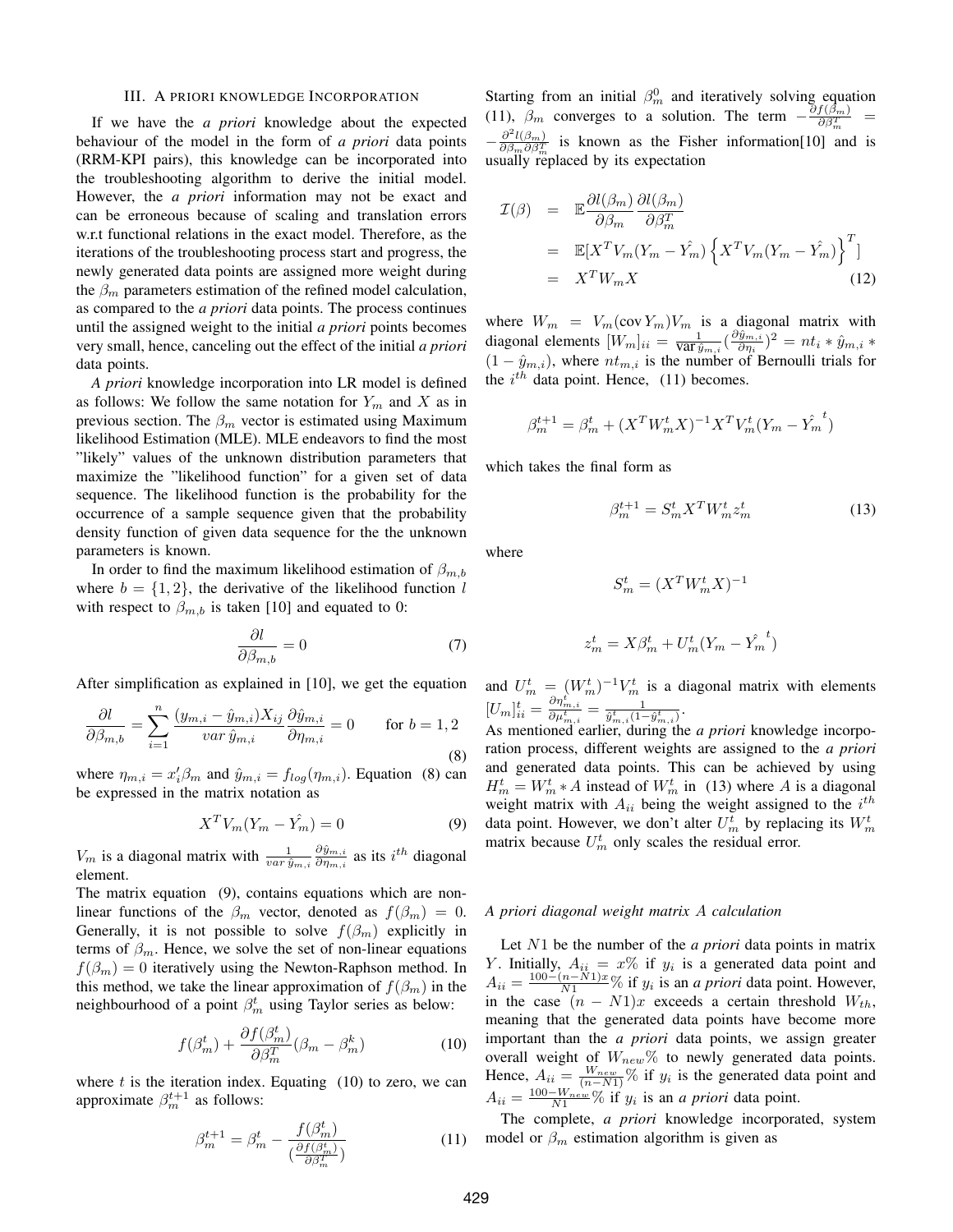$$
Initialization:
$$
\n1.  $X \leftarrow$  values  $X_{ij}$ \n2.  $Y_m \leftarrow$  values  $y_{m,i}$ \n3.  $z_m \leftarrow f_{log}^{-1}(y_m)$ \n4.  $b_m \leftarrow (X^T X)^{-1} X^T z_m$ \nRepeat until  $b_m$  converges:\n5.  $\eta_m \leftarrow X b_m$ \n6.  $\mu_m \leftarrow f_{log}(\eta_m)$ \n7.  $[U_m]_{ii} = \frac{1}{\hat{y}_{m,i}(1-\hat{y}_{m,i})}$ \n8.  $[W_m]_{ii} = nt_{m,i} * \hat{y}_{m,i} * (1-\hat{y}_{m,i})$ \n9.  $z_m \leftarrow X b_m + U_m(Y_m - Y_m)$ \n10.  $S_m \leftarrow (X^T H_m X)^{-1}$ \n11.  $b_m \leftarrow S_m X^T H_m z_m$ \nEnd Repeat

 $b_m$  is the matrix containing the estimated values of  $\beta_m$ 

#### IV. ICIC SYSTEM MODEL

Consider an ICIC scheme for downlink transmissions that combines two resource allocation mechanisms: Physical Resource Block (PRB) allocation to frequency subbands and coordinated power allocation. In the soft-reuse one scheme, the total available bandwidth is reused in all the cells while the transmitted power for a portion of the bandwidth of a cell can be adapted to resolve interference related QoS problems. Figure 3 presents the power-frequency allocation model in a seven adjacent cell layout.

The frequency band is divided into three disjoint subbands. One subband is allocated to mobiles with the worst signal quality and is denoted interchangeably as a protected band or as an edge band with transmit power  $P$ . A user with poor radio conditions is often situated at the cell edge, but could also be closer to the base station and experience deep shadow fading. The remaining two frequency subbands are denoted as centre bands with transmit power reduced by a factor  $\alpha$ , namely  $\alpha P$ . The interference produced by an eNB to its neighbours can be controlled by the parameter  $\alpha$  of this eNB. The main interference in the system originates from eNB transmissions on the centre band (of centre cell users) which interfere with neighboring cell edge users utilizing their edge (protected) band. When an eNB strongly interferes with its neighbours, the ICIC mechanism allows to reduce the transmission power for the centre band.

Resource block allocation is performed based on a priority scheme for accessing the protected subbands. A quality metric  $q_u$  is generated using pilot channel signal strengths

$$
q_u = \frac{Pr_{su}}{\sum\limits_{j \neq s} Pr_{ju} + \sigma_z^2},\tag{14}
$$

where s stands for the serving eNB of user  $u$ ,  $Pr_{ju}$  denotes the mean pilot power received by the user  $u$  of a signal transmitted by the eNB j, and  $\sigma_z^2$  is the noise power spectral density.  $q_u$  is similar to the Signal to Interference plus Noise Radio (SINR) with the difference that in the present ICIC scheme, the data channels used to calculate the SINR are subject to power control. The  $q_u$  metric is calculated for all users which are then



Figure 3. ICIC System Model.

sorted according to this metric. Users with the worst  $q_u$  are allocated resources from the protected band and benefit from maximal transmission power of the eNB. When the protected subband is full, the resource block allocation continues from the centre band.

#### V. TROUBLESHOOTING MODEL

This section describes the adaptation of the SLAH to interference mitigation in a LTE network by locally optimizing the parameter  $\alpha$  of the interfering eNBs. Denote by  $eNB_c$  (c standing for *central*) an eNB with degraded performance. It is assumed that the cause of the degraded performance has been diagnosed and is related to excess of interference from neighbouring eNBs. The direct neighbours from the first tier of  $eNB_c$  are denoted by  $eNB_i$ ,  $j \in NS1(c)$  where  $NS1(c)$ is the set of neighbouring eNBs in first tier of  $eNB_c$ . The subscript c of the set  $NS1(c)$  will be omitted hereafter for sake of brevity. The specificity of the interference mitigation use case is the following: to troubleshoot  $eNB_c$  the parameters  $\alpha_j$  of  $eNB_j$ ,  $j \in NS1$ , are updated and optimised, while  $\alpha_c$ of  $eNB_c$  remains unchanged.

We use the notion of coupling between eNB  $j$  and  $c$  which is expressed in terms of the interference that  $eNB_i$  produces on  $eNB_c$  and can be written in terms of the interference matrix element  $I_{cj}$  [3][4]. Hence the bigger  $I_{cj}$ , the stronger the coupling between the two eNBs. In this work, the matrix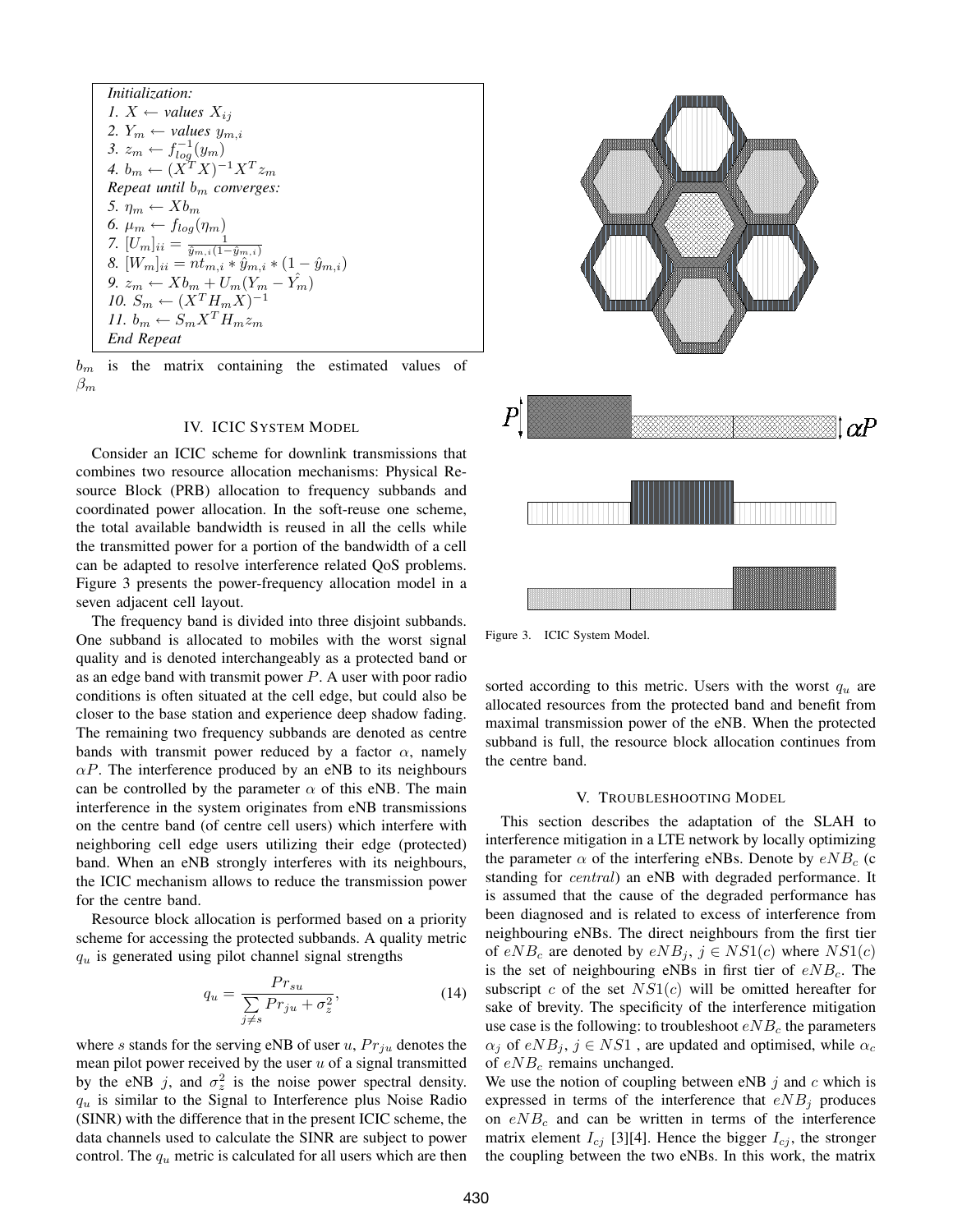element  $I_{ci}$  is equal to the sum of interferences perceived by the mobile attached to  $eNB_c$  and generated by  $eNB_j$ .

The use of the SLAH to jointly optimize all the elements of the vector  $(\alpha_i)$ ,  $j \in NS1$ , is not a simple task. Denote by s,  $s \in NS1$ , the index of the eNB which is the most coupled with  $eNB_c$ , namely  $s = argmax_i (I_{cj})$ ,  $s \in NS1$ . To reduce the complexity of the SLAH process and to enhance its scalability, we propose to adjust the  $\alpha_i$  parameter according to the degree of coupling between  $eNB_j$  and  $eNB_c$ . To this end, we define a functional relation between  $\alpha_s$  and  $\alpha_j$ ,  $\alpha_j = g_j(\alpha_s)$ , that accounts for the coupling mentioned above:

$$
\alpha_j = g_j(\alpha_s) = \alpha_i + (1 - \alpha_s)(1 - \frac{I_{cj}}{I_{cs}})
$$
(15)

Two KPIs are utilized in the SLAH process: the File Transfer Time (FTT) for FTP traffic and the Block Call Rate (BCR). The SLAH aims at minimizing the FTT for  $eNB_c$  and of its direct neighbours while verifying constraints on  $BCR_i$ ,  $j \in c \cup NS$ . We define the cost function for the optimization:

$$
U = FTT_c + \sum_{j \in NS1} \omega_j FTT_j \tag{16}
$$

It is noted that  $FTT_i$  is a function of  $\alpha_i$  and hence, via equation (15), of  $\alpha_s$ .  $FTT_j$  also depends on the interference from its neighbouring  $eNB_i$ . The weighting coefficients  $\omega_i$ depend on the relative contribution of  $I_{cj}$  with respect to the sum on all eNBs in  $NS1$  and are given by

$$
\omega_j = \frac{I_{cj}}{\sum_{k \in NS1} I_{ck}} \tag{17}
$$

satisfying the condition  $\sum_{j \in NS1} \omega_j = 1$ . The optimization problem can now be formulated as follows

$$
\alpha_s = argmin_{\alpha'_s} U(\alpha'_s) \tag{18}
$$

subject to

$$
BCR_j < BCR_{th} \ ; \ j \in c \cup NS1
$$

 $BCR_{th}$  is the threshold for  $BCR_i$ . The FTT and BCR indicators in equations (16) and (18) are given in the form of the LR function (4) obtained using the LR. In the case,  $BCR_i > BCR_{th}$  for all values of  $\alpha_s$ , it is impossible to determine  $\alpha_s$  value that minimizes the cost function (18). In this case, instead of (18) our optimization objective is given as

$$
\alpha_s = argmax_{\alpha_s'} (BCR_c | (BCR_c = BCR_j)) ; j \in NS1
$$
\n(19)

Here,  $\alpha_s$  signifies the value for which BCR of  $eNB_c$  and the BCR of  $eNB_i$  having worst BCR value, become equal. Denote a *data point*  $p_n^j$  as the vector

$$
p_n^j = (\alpha_j, FTT_j, BCR_j)_n ; j \in c \cup NS1 \qquad (20)
$$

In the SLAH algorithm,  $\alpha_c$  remains fixed and is not subject to optimization;  $\alpha_j$ ,  $j \in NS1$ , satisfies the equation (15); and the set of *n* data points for an  $eNB_j$ ,  $j \in c \cup NS1$ , is denoted by  $P_n^j$ . During each optimization iteration one data point is added, hence,  $n$  also denotes optimization iteration index.

The SLAH algorithm is written below:

*Initialization: 1. Identify the most coupled eNB* s *with eNB* c *among the neighbours in* NS1 *2. For each*  $eNB_j$ ,  $j \in c \cup NS1$ , choose an initial set of *n data points* P j <sup>n</sup> *according to a priori information 3. Assign equal weight to all the diagonal elements of* A*. Repeat until convergence:* 4. For each  $eNB_j$ , compute statistical model using LR *for* FTT and BCR using the corresponding data points in  $P_n^j$ *6. Compute a new vector*  $(\alpha_j)$ ,  $j \in NS1$  *(using equations* (15) *and* (18) *or* (19)*) 7. Apply*  $(\alpha_i)$  *in the network/simulator and observe (FTT<sub>j</sub>)* and *(BCR<sub>j</sub>)*,  $j \in c \cup NS1$ *. Compute new data* point  $p_{n+1}^j$  (equation (20)) *8. Update*  $P_{n+1}^j$ :  $P_{n+1}^j = P_n^j \cup p_{n+1}^j$ *9. n=n+1 10. calculate* A *End Repeat*

#### VI. ICIC TROUBLESHOOTING USE CASE

#### *A. Simulation Scenario*

A LTE network comprising 45 eNBs in a dense urban environment is depicted in Figure 4. Downlink transmissions



Figure 4. LTE network layout with 45 eNBs.

are considered here. The simulation parameters are listed in Table I. A MATLAB LTE simulator described in [11] has been used. The simulator performs correlated Monte Carlo snapshots with a time resolution of a second to account for the time evolution of the network. The principles of a semidynamic simulator are described in [12].

For each new value of  $\alpha$  the simulator runs for 2500 time steps (seconds) to allow the convergence of the processed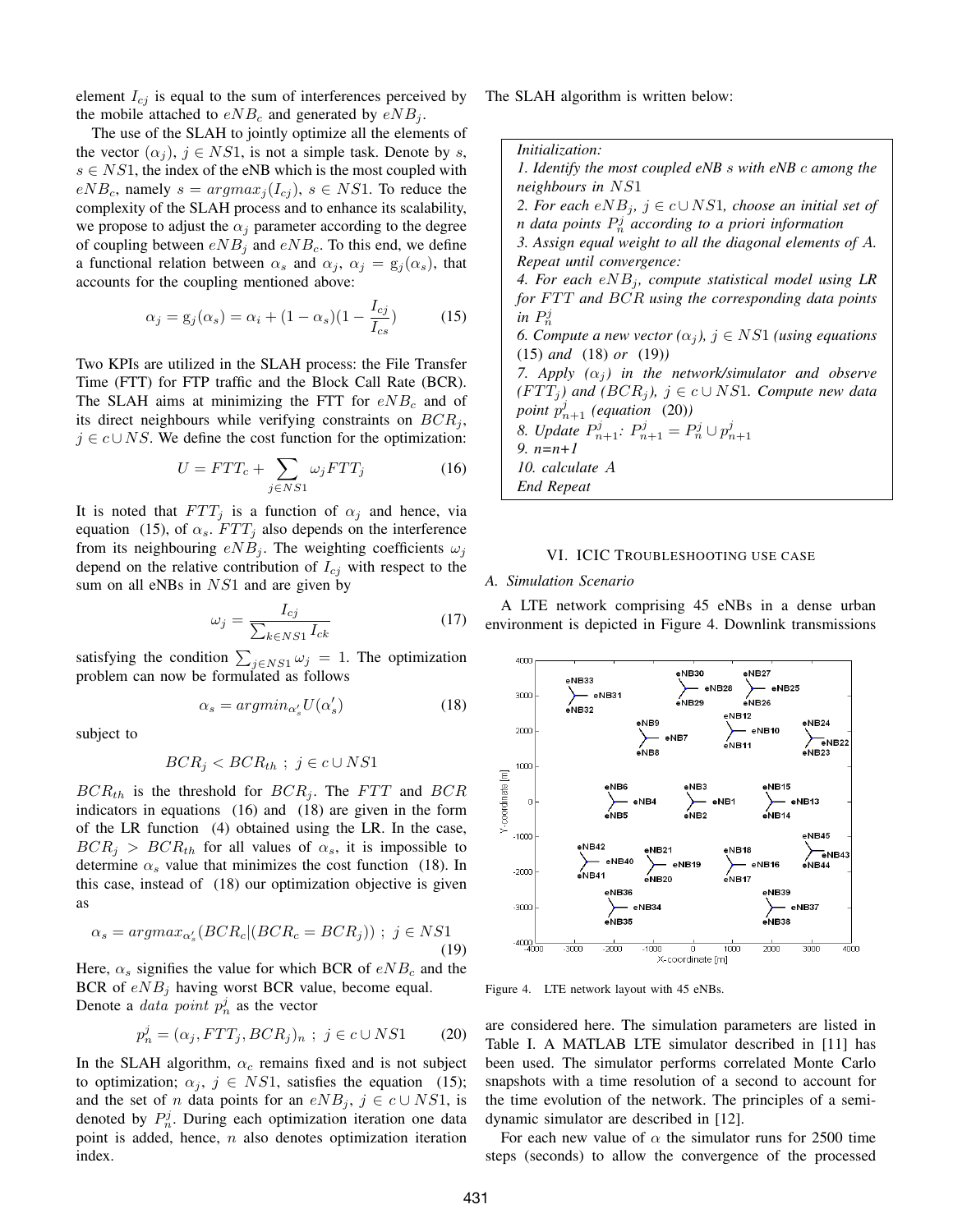| Parameters                   | Settings                                  |
|------------------------------|-------------------------------------------|
| System bandwidth             | 5MHz                                      |
| Cell layout                  | 45 eNBs, single sector                    |
| Maximum eNB transmit power   | 32 dBm                                    |
| Inter-site distance          | 1.5 to 2 KM                               |
| Subcarrier spacing           | $15$ kHz                                  |
| PRBs per eNB                 | 24 (8 in each sub-band)                   |
| Path loss                    | L=128.1 + 37.6 $log_{10}(R)$ , R in kilo- |
|                              | meters                                    |
| Thermal Noise Density        | $-173$ dBm/Hz                             |
| Shadowing standard deviation | 6 dB                                      |
| Traffic model                | <b>FTP</b>                                |
| File size                    | 6300 Kbits                                |
| PRBs assigned per mobile     | 1 to 4 (First-come, first-serve basis)    |
| Mobilty of mobiles           | No                                        |
|                              |                                           |

Table I THE SYSTEM LEVEL SIMULATION PARAMETERS.

KPIs. The BCR and FTT KPIs used by the SLAH algorithm are averaged at an interval varying from 500 to 2500 seconds while discarding the first *heating time* samples. It is noted that for a given traffic demand, the BCR provides a capacity indicator while the FTT is more related to the user perceived QoS. The interference matrix elements used in equations (15) and (17) are calculated once for the reference solution (see paragraph below) during a longer time interval varying from 500 to 7000 seconds to achieve higher accuracy.

*Reference Solution:* An optimal default value for  $\alpha$  is chosen as 0.5 for all eNBs in the network and will serve as the reference (default) solution. This reference solution is chosen according to the results in [6] and will be used as a starting point for the automated healing process. The default  $\alpha$  value is determined by simultaneously varying the  $\alpha$  of all eNBs, uniformly from 0.0125 to 1, in the steps of 0.0125 and assessing the network performance in terms of mean BCR and mean FTT. In the  $\alpha$  interval from 0.5 to 0.7 the mean BCR and mean FTT have minimum values. The value of  $\alpha = 0.5$  is selected due to the smaller inter-cellular interference and the minimum energy consumption in the network.

#### *B. Troubleshooting Scenario*

A problematic eNB with the worst performance in the reference network of Figure 4, namely  $eNB_{c=13}$ , is selected for troubleshooting using the SLAH algorithm. The  $eNB_i$ , where  $j \in NS1 = \{14, 15, 22, 23, 43, 45\}$ , is one of the six first tier geographical neighbours of  $eNB<sub>c=13</sub>$ . It is recalled that the SLAH modifies the  $\alpha$  parameters of  $eNB_i$  while leaving unchanged  $\alpha_c$  which is fixed to the reference default value of 0.5. The set NS2 of the second tier neighbours of the problematic eNB consists of  $eNB_1$ ,  $eNB_{10}$ ,  $eNB_{11}$ ,  $eNB_{16}$ ,  $eNB_{18}$ ,  $eNB_{24}$ ,  $eNB_{37}$  and  $eNB_{44}$ . Denote by *optimization zone* the subnetwork comprising  $eNB_{c=13}$  and its first tier NS1, and by *evaluation zone* the subnetwork comprising the  $eNB_{c=13}$  and its first two tiers NS1 and NS2. The  $eNB_{s=45}$ is the eNB most coupled with  $eNB_{c=13}$ .

#### *C. A priori knowledge assumption*

As mentioned earlier, the *a priori* data points can be obtained from a data base of eNBs, from the network or produced artificially by the network expert. The *a priori* knowledge for an eNB is given as a set of KPI curves used by the SLAH algorithm. Extensive numerical experimentations have shown that the important features of the *a priori* curves are given by their tendency, namely the monotonous increasing or decreasing behaviour, following a typical behaviour of the KPI. It is noted that the effectiveness of the SLAH method empowered by the *a priori* knowledge is little affected by the amplitude of the *a priori* KPI curves, rendering more efficient the troubleshooting process. The same holds for small variations in the curves' shapes, as long as the correct monotonous property is used. In the troubleshooting scenario analyzed in this section, the *a priori* KPI curves have been taken from a different scenario with different eNBs studied in [6], as shown in Figures 5 and 6 for BCR and FTT KPIs respectively.



Figure 5. *A priori* curves and data points for BCR as a function of  $\alpha_{s=45}$ .



Figure 6. *A priori* curves and data points for FTT as a function of  $\alpha_{s=45}$ .

The four *a priori* data points from which these *a priori* curves can be reconstructed are given as in Table II. Here  $BCR_{neigh}$  and  $FTT_{neigh}$  denote the *a priori* curves used for each neighbour in  $NS1$ .

The matrix A is recalculated before each optimization iteration. Let  $n$  be the number of data points at each optimization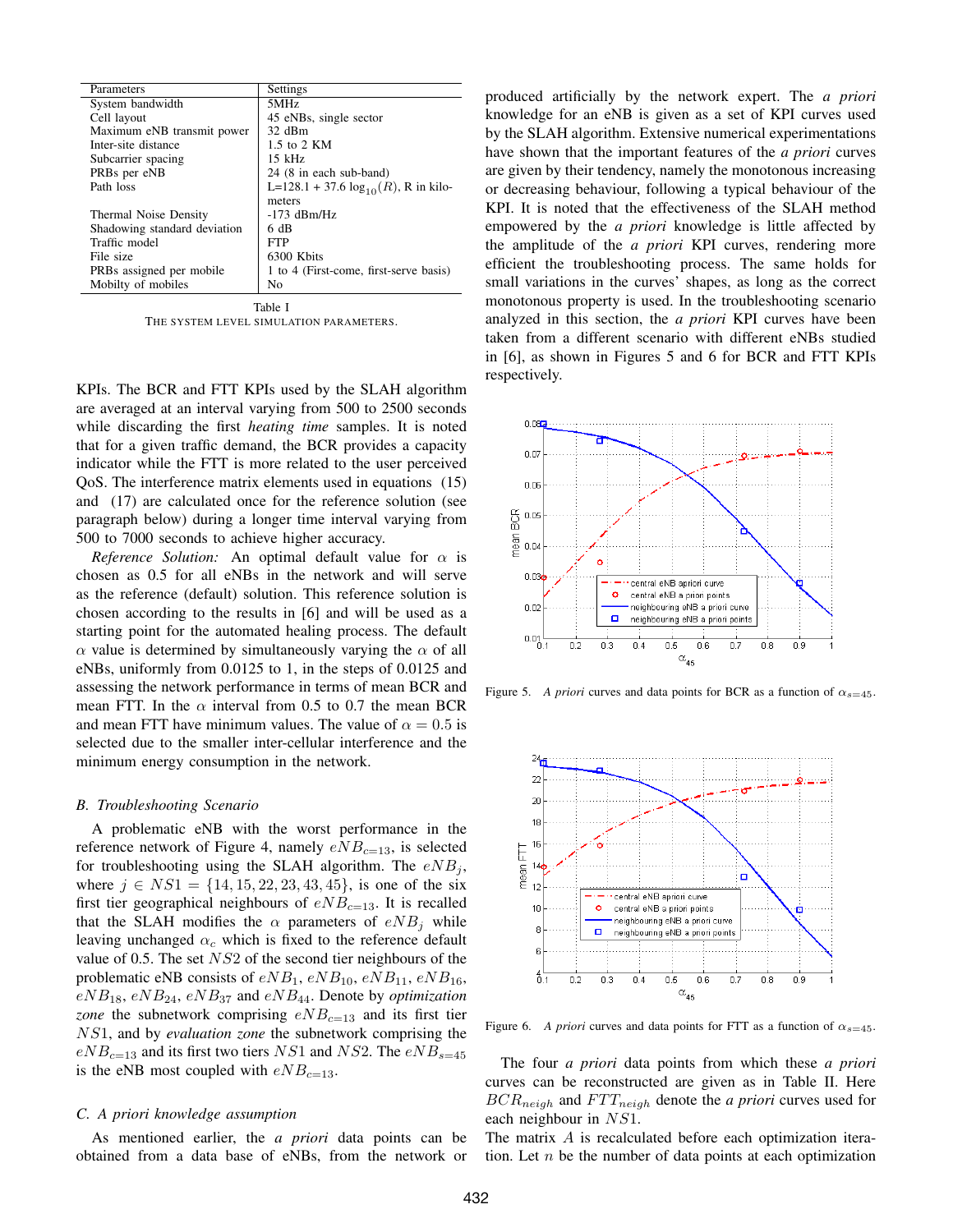| $\alpha_s$ | $BCR_c$ | $BCR_{neigh}$ | $FTT_c$ | $FTT_{neigh}$ |
|------------|---------|---------------|---------|---------------|
| 0.1        | 0.03    | 0.08          | 14      | 23.5          |
| 0.275      | 0.035   | 0.075         | 16      | 23            |
| 0.725      | 0.7     | 0.045         | 21      | 13            |
| 0.9        | 0.71    | 0.028         | 22      | 10            |

Table II TABLE SHOWING *a priori* DATA POINTS

| $\alpha_{c=13}$ | $\alpha_{i=14}$ | $\alpha_{i=15}$ | $\alpha_{i=22}$ | $\alpha_{i=23}$ | $\alpha_{i=43}$ | $\alpha_{s=45}$ |
|-----------------|-----------------|-----------------|-----------------|-----------------|-----------------|-----------------|
| 0.50            | 0.79            | 0.61            | 0.84            | 0.95            | 0.71            | 0.55            |
| 0.50            | 0.79            | 0.60            | 0.84            | 0.95            | 0.70            | 0.54            |
| 0.50            | 0.87            | 0.76            | 0.90            | 0.97            | 0.83            | 0.73            |
| 0.50            | 0.81            | 0.65            | 0.86            | 0.95            | 0.74            | 0.60            |
| 0.50            | 0.81            | 0.64            | 0.85            | 0.95            | 0.74            | 0.59            |
| 0.50            | 0.81            | 0.64            | 0.85            | 0.95            | 0.74            | 0.59            |
| 0.50            | 0.81            | 0.64            | 0.85            | 0.95            | 0.74            | 0.59            |
| 0.50            | 0.81            | 0.64            | 0.85            | 0.95            | 0.74            | 0.59            |

Table III SHOWS THE  $\alpha$  VALUES CALCULATED DURING OPTIMIZATION.

iteration. Initially,  $A_{ii} = x\% = 20\%$  is the weight assigned to each generated data point and the weight assigned to each *a priori* data point is  $A_{ii} = \frac{100 - (n-4)20}{4}$ %. However, when total weight  $(n-4)x$  assigned to the generated data points exceeds  $W_{th} = 75$ , this means that generated data points have become more important than *a priori* data points. Hence, the total overall weight of  $W_{new} = 90\%$  is assigned to the generated data points. Hence, the weight of  $A_{ii} = \frac{90}{n-4}\%$  is assigned to each generated data point. While weight of  $A_{ii} = \frac{100 - 90}{4} \%$  is assigned to each *a priori* data point.

#### *D. Results*

Table III shows the convergence of  $\alpha_{s=45}$  after the application of the *a priori* incorporated SLAH. The initial value of  $\alpha_s = 0.55$  is generated using the *a priori* knowledge. After 4 iterations of the troubleshooting algorithm,  $\alpha_s$  converges to value of  $\alpha_s = 0.59$ . Figure 7 compares the convergence of  $\alpha_s$  in the case of *a priori* incorporated (continuous line) SLAH with the one not using the *a priori* information (dashed line). It is apparent that less number of iterations are required in the former case as we don't need to do iterations in order to generate the data points for initial model estimation. Furthermore, this initial model is very sensitive to noise as it is derived from few points. Hence, using the noise free *a priori* data points for initial model estimation has resulted in a smoother and quicker convergence, as is evident from the blue curve.

It is also apparent from Figure 7 that in the abscence of the *a priori* knowledge, the values of  $\alpha_s = 0.05$  and 0.95 may be very low or high for an operating network. The data points corresponding to these  $\alpha_s$  values are generated in order to get the exact behaviour of the initial model over whole  $\alpha_s$  range.

Figure 8 and Figure 9 show, the final BCR and FTT curves, respectively, after  $\alpha_{s=45}$  convergence. The KPI curves for  $eNB_{c=13}$ ,  $eNB_{j=15}$ ,  $eNB_{j=22}$  and  $eNB_{j=43}$  are shown while the KPI curves for  $eNB_{i=14}$  and  $eNB_{s=45}$  are not shown as they show a similar trend. The points encircled in green show the *a priori* data points for the neighbouring eNBs.



Figure 7. Figure showing the convergence of  $\alpha_{s=45}$  with and without *a priori* knowledge incorporated algorithm.

The points encircled in red show the *a priori* data points for the central eNB. It is evident from the KPI curves that in the end of the troubleshooting process, the effect of initially assumed *a priori* data points has almost disappeared, as the KPI curves follow the newly generated KPI data points and have shifted away from the initial *a priori* points. The convergence of  $\alpha_{s=45}$  can be seen from the concentration of KPI points around  $\alpha_{s=45} = 0.59$  in the two figures.



Figure 8. Mean BCR values of  $eNB_{c=13}$ ,  $eNB_{i=15}$ ,  $eNB_{i=22}$  and  $eNB_{i=43}$  along with the corresponding regression curves as a function of  $\alpha_{s=45}$ .

The BCR of  $eNB_{c=13}$  improves from 0.0528 to 0.0396 and its FTT decreases from 16.9362 to 15.1480. Figures 10(a) and 10(b) show, in descending order, the BCR and the FTT respectively for the reference (square) and the optimized (circle) eNBs in the evaluation zone. It is noted that the order of the stations in the two curves of each figure may not be preserved. The performance of the problematic eNB has been improved while the performance of the neighbouring eNBs in the evaluation zone has, on the average, improved. The average improvement of BCR is 25%, while that of FTT is 11.88%. The troubleshooting scenario has been repeated six times with and without the *a priori* knowledge incorporation. It has been